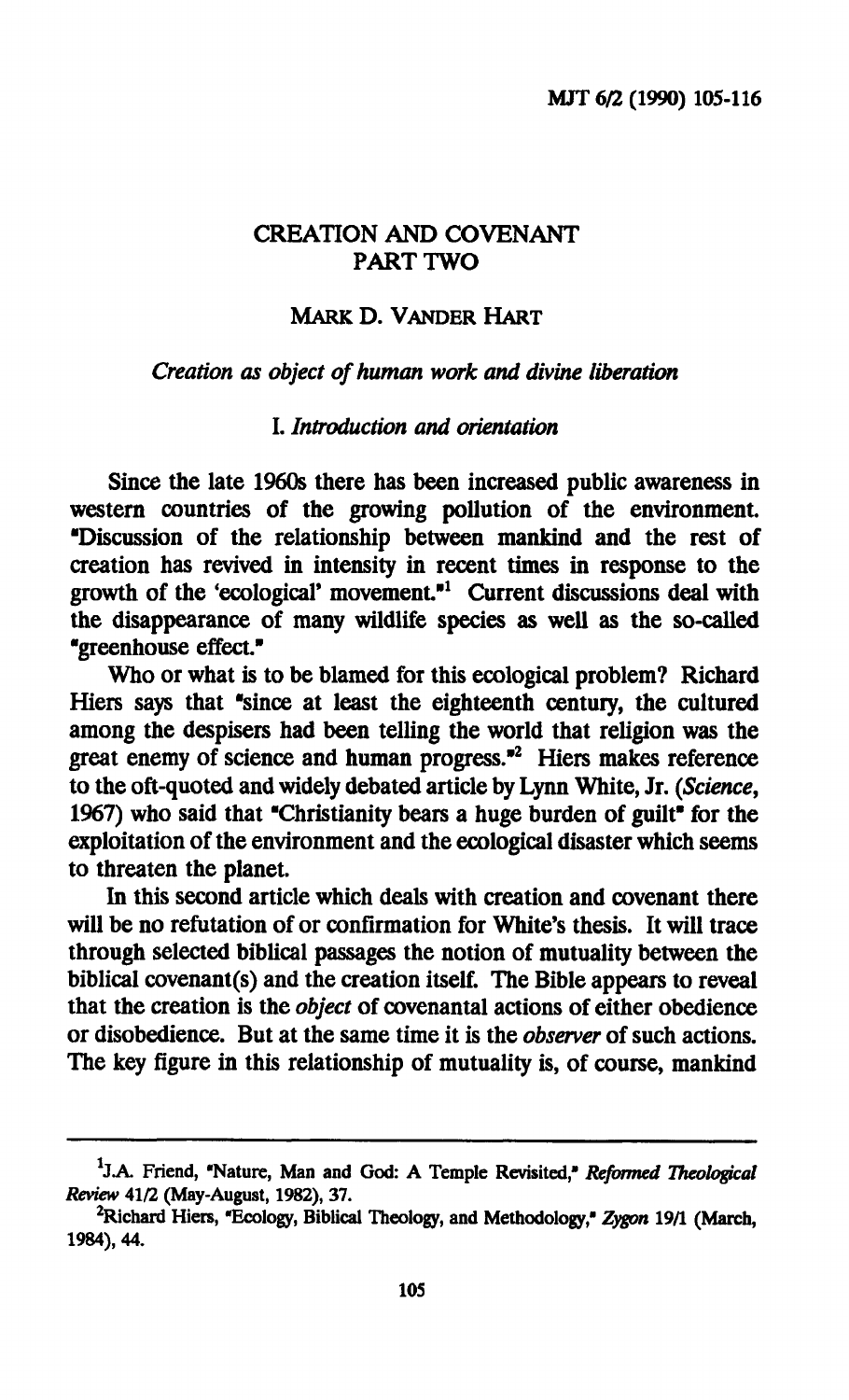**who stands as the crowning work of God, but yet mankind remains as "crown" composed of the very dust of the earth itself.** 

### **II.** *Creation as covenant witness*

**We have observed in Part I that the Noahic covenant is redemptive as well as preservative. It includes and thus maintains the dominion mandate of Genesis 1:26,28. The creation, heaven and earth, are sustained by God's promise so that humanity can pursue its various callings, activities, and enterprises on its stage. Thus the heavens and earth continue to be the objects of human work.** 

**But there is another side to the relationship of the covenantal activity and the creation. Creation is also called upon to witness the work of which it is both the platform as well as the object. At Mount Sinai YHWH imposes His covenant (one that is analogous to the socalled Hittite suzerain-vassal type) upon Israel. In spelling out the covenantal stipulations for one particular people, YHWH is incorporating the dominion mandates of Genesis 1:26,28 and 9:lff. In other words, the Mosaic covenant includes the concerns of the Noahic covenant.<sup>3</sup> The blessings bestowed and the tasks imposed upon mankind in its universality are now particularized for the elect people of Israel (without the universality being forgotten; cf. Gen. 12:1-3; Matt. 28:18- 20). The creation is to witness in a comprehensive way the carrying out of the various laws and covenantal stipulations when Israel comes to the land which YHWH promised to the patriarchs. The land will monitor the holiness (or lack thereof) of God's people.** 

**In Deuteronomy there are three passages in which heaven and earth are formally called as witnesses: Deuteronomy 4:26; 30:19; and 31:28. In the context of the first passage, Deuteronomy 4:26, Moses, having given Israel instruction in God's law, now warns Israel of what would happen in the event of apostasy. "I call heaven and earth to bear witness against you this day, that you shall soon completely perish from the land you are crossing the Jordan to possess." In Deuteronomy 4 we have a prelude to the repetition of the laws of the Decalogue found in Deuteronomy 5. The events of Sinai are recalled as all idolatry and false worship are repudiated. Says Habel:** 

**<sup>3</sup>William J. Dumbrell, "Creation, Covenant and Work,"** *Evangelical Review of Theology,* **133/2 (April, 1989), 139.**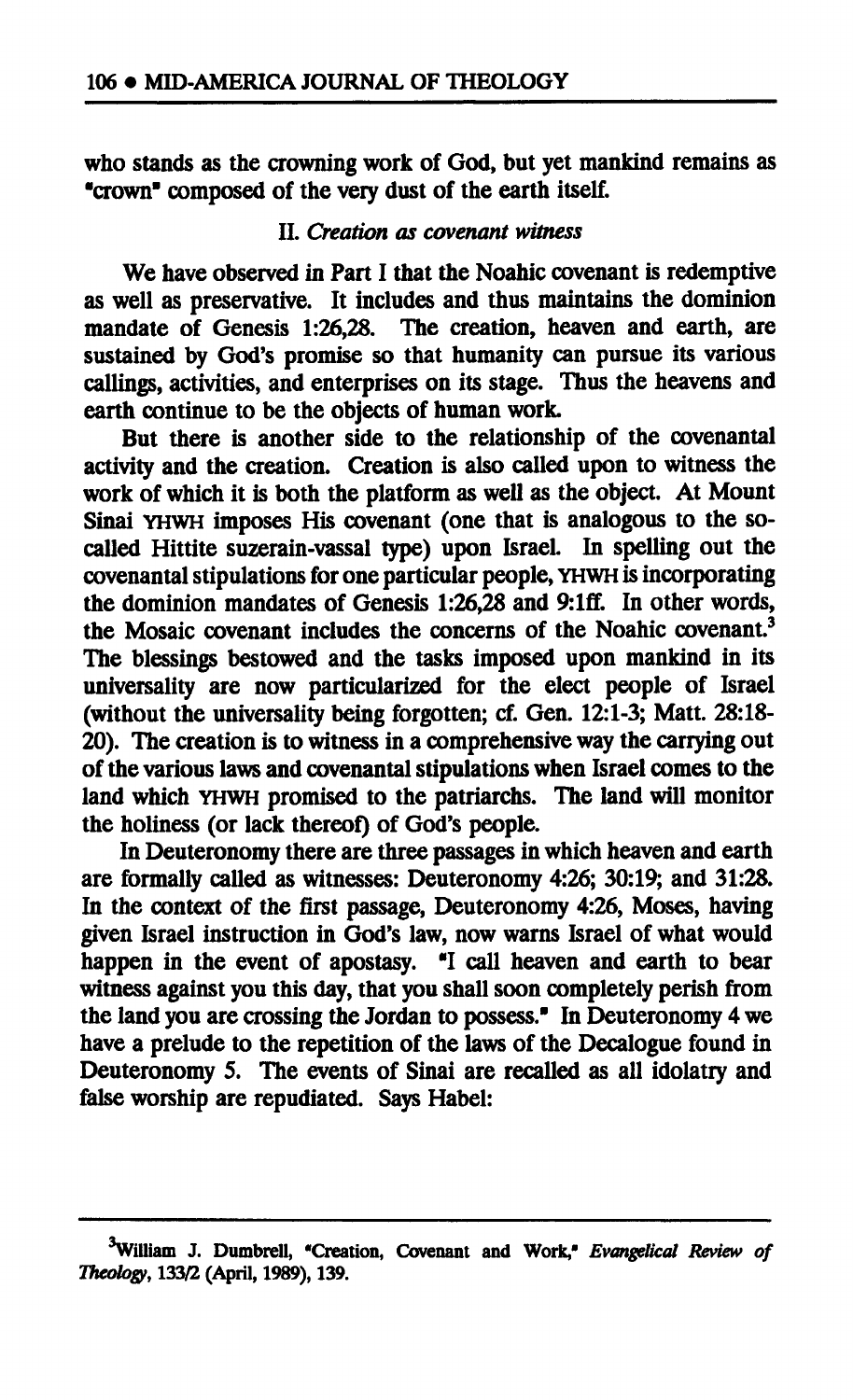**And again it is this jealous overlord whose sovereign choice of Israel as His precious possession and whose salvation of this people from the mighty Egypt are so unique that they presuppose the uniqueness of Yahweh (Deut. 4:20,32-39). With due solemnity the covenant witness of heaven and earth testify to the warning of this jealous King against any corruption comparable to the golden calf or the Beth-Peor incident (Deut. 4:25f.).<sup>4</sup>**

**The second passage is in Deuteronomy 30:19. In the context of this passage Moses has been telling the people of Israel of the requirement that they must totally love God. Then he sets before the people life and death, good and evil, depending on the measure of obedience. By appealing to heaven and earth YHWH indicates that Israel faces a serious choice. In an analogy with the Hittite suzerainty treaties, the various gods of the contracting parties as well as the phenomena of the natural world would be summoned to observe the carrying out of the treaty's requirements. The "gods" and natural phenomena would be expected to punish any infractions of the treaty terms.<sup>5</sup>**

**However, Scripture offers no proof that the biblical writers adopted and then modified the polytheism of surrounding pagan religions. God alone is the supreme Judge. When "the heavens and the earth" are described as judges of man's sins, this judging is understood in a derived sense. The creation, even when being personified, never is raised to the level of a group of nature deities. The closest that the Old Testament comes to such an expression is in Psalm 82:1. But even there the text does not speak in a polytheistic manner. God is asking the covenant witnesses to judge both the people and His own righteousness. Heaven and earth also judge in that sense.<sup>6</sup>**

**Near the close of Deuteronomy 31 is the third passage of calling formal witnesses. In the context Joshua has been commissioned, the law has been read, and the elders and other officers have been assembled. Moses calls on heaven and earth to bear witness against them when they** 

**Gorman C. Habel,** *Yahweh versus Baal: A Conflict of Religious Cultures* **(New York: Bookman Associates, 1964), 26.** 

**<sup>S</sup>M. Delcor, "Les attaches littéraires, l'origine et la signification de l'expression biblique prendre a témoin le ciel et la terre,"** *Vêtus Testamentum 16/1* **(Jan., 1966), 8-25; A. Philips,** *Deuteronomy* **(Cambridge: University Press, 1973), 36-37; Peter C. Craigie,**  *Deuteronomy* **(Grand Rapids: Eerdmans, 1976), 139.** 

**<sup>6</sup>Cf. Psalm 50:4-6, especially v.6, "And the heavens declare His righteousness, for God Himself is judge. Selah" (NASB).**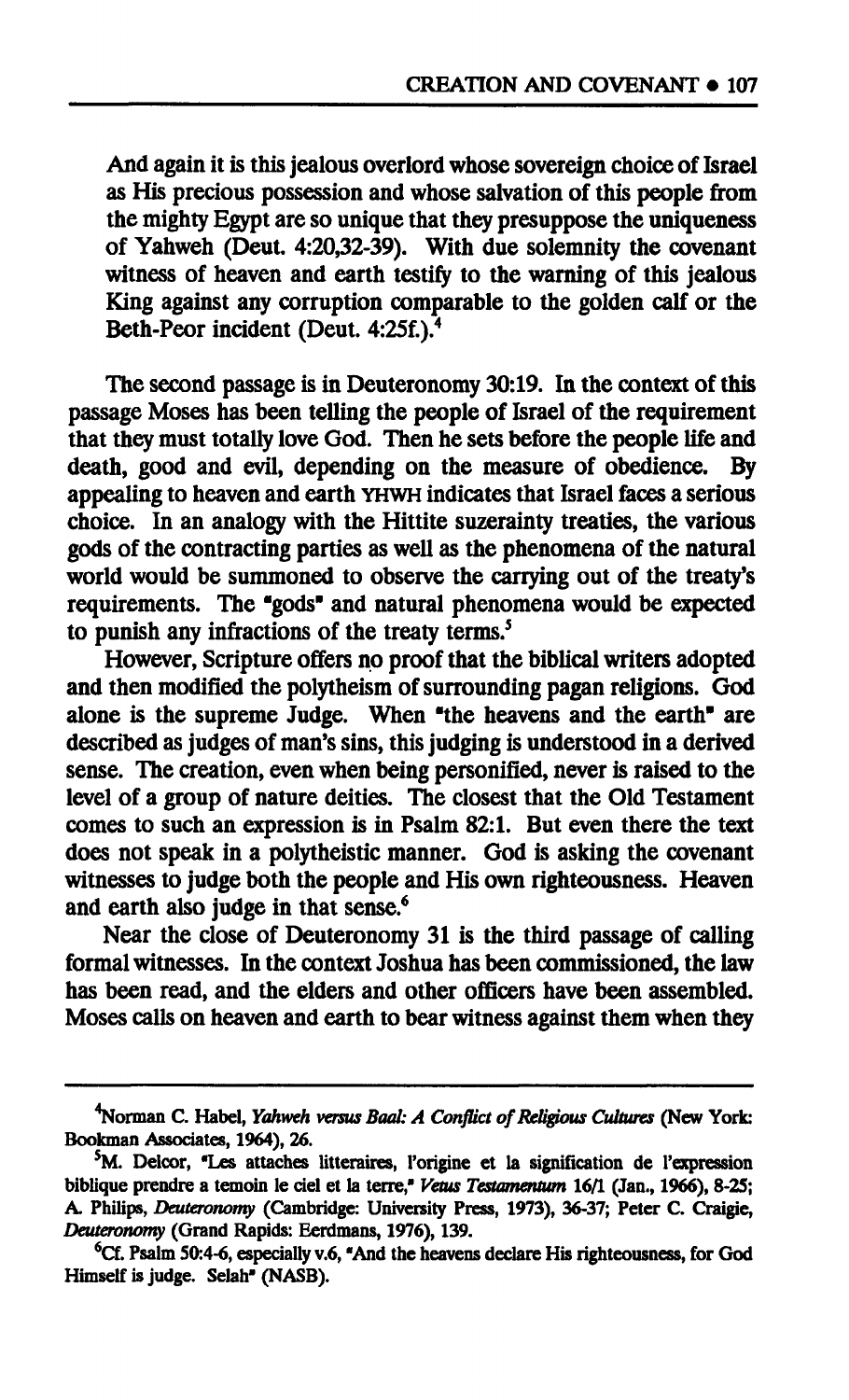**will later apostasize and abandon true worship (Deut. 31:28). Then the people of Israel learn a song which functions as a covenant response of affirmation but also as covenant witness. "Give ear, O heavens, and let me speak: and let the earth hear the words of my mouth" (Deut. 32:1). "The address to heaven and earth must be understood as a summons to them to be witnesses of the covenant, since Moses has just stated that precisely that was the purpose of assembling Israel to hear the song (cf. 31:28).<sup>7</sup>**

**This reality of covenant witness is not forgotten by the biblical writers, as it continues to function especially among the prophets. Narratives in the Old Testament which deal "with occasions of national covenant renewal contain significant elements of the standard covenant pattern (Exod. 34; 2 Kings 11; Ezra 9-10; Neh. 9-10). On such occasions Yahweh called on heaven and earth as witnesses of the original treaty oath, to testify against Israel."<sup>8</sup>**

**The function of the latter prophets, prior to the Exile, is not only to teach Israel, but also to warn the people of their covenant violations. The analogy with the Hittite suzerainty treaties may be useful at this point. In these treaties there was a solemn warning given lest the vassal should violate the treaty terms. If there were violations, the suzerain would send a messenger who would bring the charges, call upon the witnesses to testify to the accuracy of the charges and then ask rhetorical questions of the violator(s), such as, "What have I done wrong to you?" It is precisely the lack of charges being brought against Job that gives Job such feelings of distress and agony.<sup>9</sup>**

**As indicated earlier, the treaty motifs found in Deuteronomy are utilized in the prophets on a formal literary level. Explains Kline:** 

**One of the standard divisions in the secular suzerainty treaties was that containing the invocation of the gods of the lord and vassal as the divine witnesses of the covenant oath. . . .the Deuteronomic treaty contains at least a rhetorical imitation of that fea-**

**Meredith G. Kline,** *Treaty of the Great King: the Covenant Structure of Deuteronomy, Studies and Commentary* **(Grand Rapids: Eerdmans, 1963), 139. But cf. Craigie,**  *Deuteronomy,* **376.** 

**<sup>8</sup> J.A. Thompson,** *The Ancient Near Eastern Treaties and the Old Testament* **(London: Tyndale Press, 1964), 23.** 

**<sup>9</sup>Cf. Job 10:2b, "Let me know why Thou dost contend with me" (NASB).**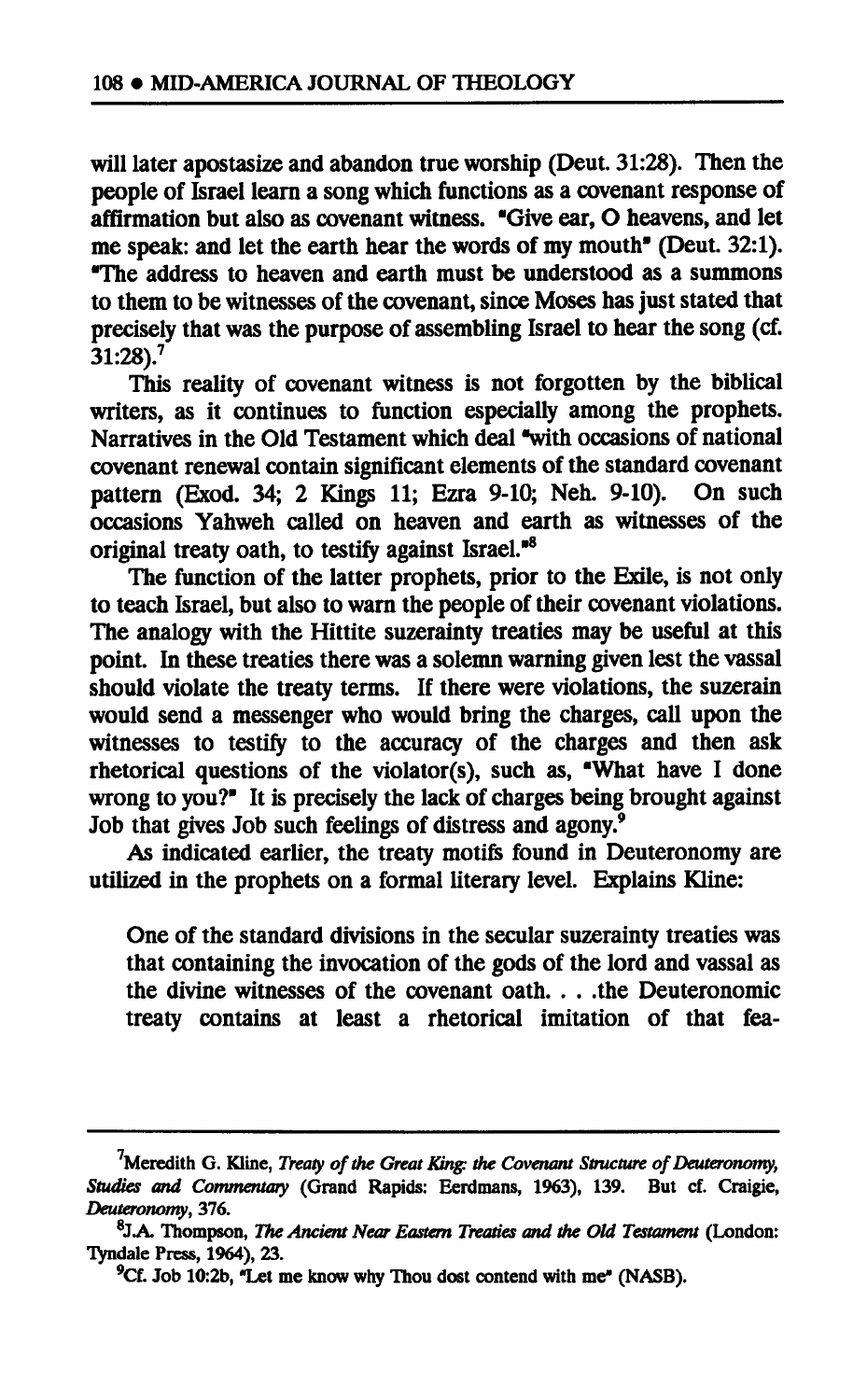ture....Yahweh was of course the divine Witness as well as the **Lord of the Covenant.<sup>10</sup>**

**It also seems that Israel was familiar with this lawsuit idiom. It appears** 

**that the many references in the prophets to covenant lawsuit point to the influence of the treaty idea.. .According to H.B. Huffmon<sup>11</sup> the law-suit in the prophets follows a fairly standard literary form consisting of an introduction in which the scene of the judgment is described; an address by the plaintiff, who is also the judge, in the form of questions which actually list the accusations to which the accused has no adequate reply; a resumé of the past benevolent acts of the plaintiff and the ingratitude of the accused; and finally, the indictment of the accused. This latter feature is sometimes in the form of a warning concerning the evil results of a breach of covenant. In a number of cases witnesses are called to attest that the covenant has been broken. Heaven and earth are commonly called, no doubt in view of their permanence and reliability.<sup>12</sup>**

**The "permanence and reliability" of heaven and earth are obvious enough.<sup>13</sup> It must be said that heaven and earth are the formal covenant witnesses so that the prophets' appeal to them is both proper and required. In a more fundamental sense heaven and earth are witnesses to humanity's obedience already from Genesis one. Heaven and earth are created as eternal witnesses, both for God and for man (Psalm 73:9,11; 89:34-37; Isa. 42:5f.). Even the new heavens and the new earth will be witnesses (Isa. 65:17; 66:22).** 

**Ultimately God is both the "council" that hears the charges, and the judge who passes the sentence with the creation functioning as council and judge of the covenant in a secondary sense. Creation "keeps" its covenant perfectly with God. Mankind can find no neutral** 

**<sup>10</sup>Kline,** *Treaty,* **135. Cf. Meredith G. Kline,** *The Structure of Biblical Authority,* **2nd ed. (Grand Rapids: Eerdmans, 1975), 49.** 

**<sup>n</sup>H.B. Huffmon, "The Covenant Lawsuit in the Prophets,"** *Journal of Biblical Literature,* **78 (1959), 285-295.** 

**<sup>12</sup>Thompson,** *Near Eastern Treaties,* **30.** 

**<sup>13</sup>E.T. Mullen, Jr., "The Divine Witness and the Davidic Royal Grant: Psalm 89:37-38,"** *Journal of Biblical Literature,* **102/2 (1983), 214.**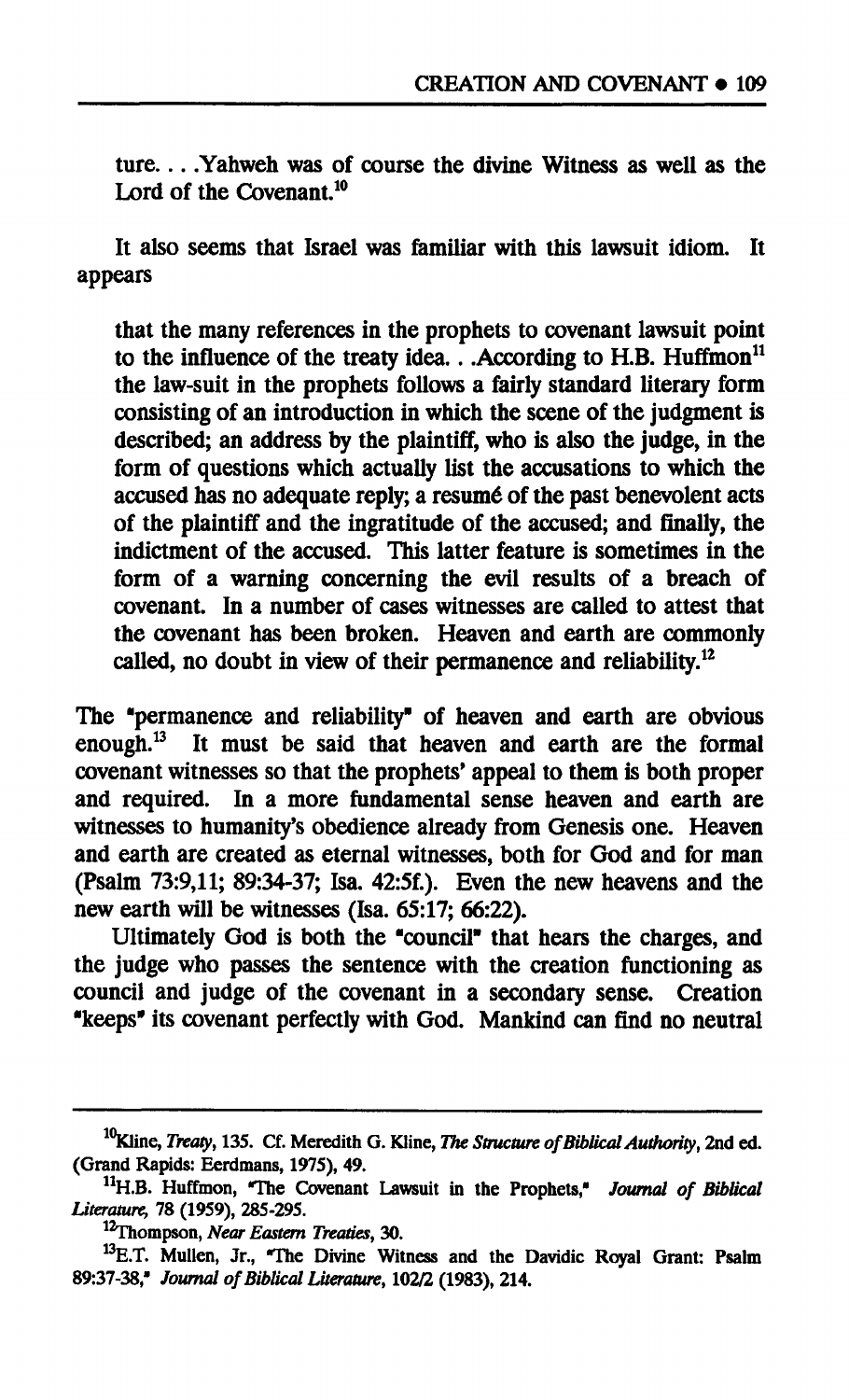**spot or safe ground from which to hide from God or the covenantal responsibilities to Him (Jer. 23:24).** 

**The various prophets use veiy similar literary styles in pressing the legal case against Israel and Judah because of their sins. Heaven and earth are called upon to bear testimony (or to hear the case) against Israel as violators of the terms of the covenant. Israel, being justly condemned in the court of heaven, is promptly sentenced. It is then the role of the prophet to go to his people and make known Israel's guilt before the bar of God.** 

**The book of Isaiah begins immediately with such a testimony. "Listen, O heavens, and hear, O earth: for the LORD speaks, "Sons I have reared and brought up, but they have revolted against Me" (Isa. 1:2). He later calls on the nations and the earth to hear of the Lord's wrath (Isa. 34).** 

**Jeremiah speaks similar words. "Hear, O earth: behold, I am bringing disaster on this people..." (Jer. 6:19; cf. 22:39). God through Jeremiah also points to the creation as a sign of His faithfulness (Jer. 33:19-26). First He says that if mankind could break the covenant with night and day (alluding to the Noahic covenant), then God would remove David's line (cf. 2 Sam. 7). But that is an impossibility. Then in stronger language He says, as it were, "If I have removed My covenant with day and night, with heaven and earth, then I will remove Israel. But see for yourselves, the creation continues. Israel will find compassion again!"** 

**In Micah the peoples and creation are summoned to hear what the Lord is going to witness against both Israel and Judah (Micah 1:2). YHWH then invites the people to confess before the mountains (Micah 6:1). The mountains hear both the people and the Lord. "Listen, you mountains, to the indictment of the LORD. . .because the LORD has a case against His people.. ."(Micah 6:2; cf. Malachi 2 where the LORD speaks against unfaithful priests).** 

**All these covenant lawsuits are fully justified. The Israelites had received plenty of warning in the Pentateuch. The covenant had to be kept; creation will witness to that! If the land is defiled, it would disgorge Israel (Lev. 18:25,27,28). The land would not be able to bear sin (cf. Job 20:27; Prov. 30:21-23). Not only would the land disgorge the guilty party later on in history, but it also swallows the rebellious in the wilderness (Num. 16:32-34).** 

**Part of Israel's covenant objectives was also to give the land its rest, as part of the Sabbatical and Jubilee obligations (Lev. 25). But the land cannot observe its rest without the active obedience of its occupants.**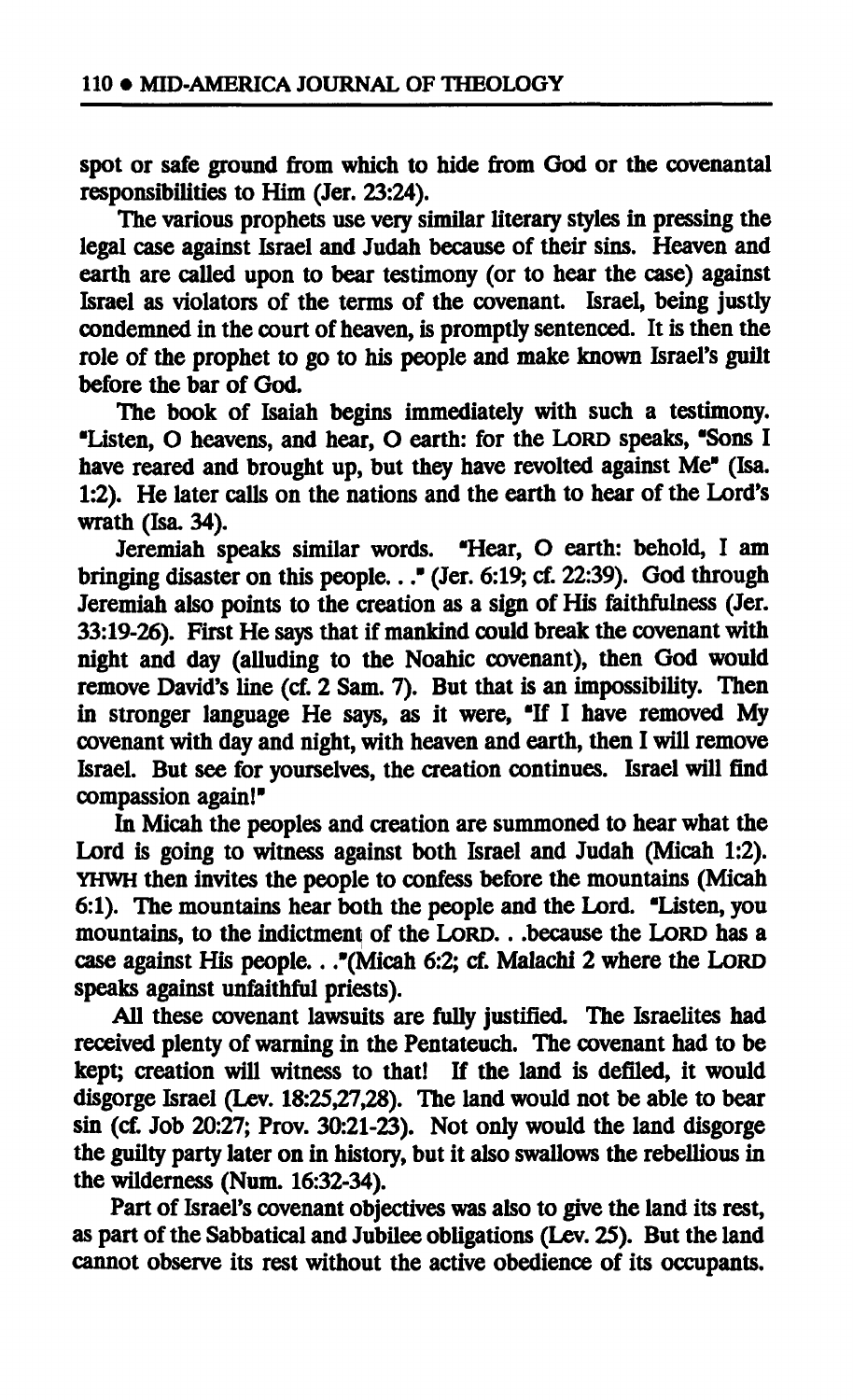**Indeed, the Sabbath is not only a good gift for humans, but the animals as well can rest on it. The Sabbath was made for man—and the rest of creation! If the covenant is not observed, the heavens will be as iron and the earth as brass (Lev. 26:19; cf. Deut. 28:23, where the analogies are reversed). So important is this obligation to give the creation its rest that the Scripture records that the people of God are sent into exile to give the land its rest, a rest which Israel had neglected (2 Chron. 36:21; cf. Jer. 29:10).** 

When repentance comes in the lives of Israel, then the Lord eembers His covenant (Lev. 26:42: 2 Chron. 6:23.25-26). The **remembers His covenant (Lev. 26:42; 2 Chron. 6:23,25-26). creation breaks into singing when the Lord has compassion (Isa. 49:13). The Lord Himself has always been present as a witness though the creation (Job 16:19; Jer. 32:19). Previously the creation trembled in fear when God took action against His people (Judges 5:4; Micah 1:4), but the creation rejoices when He crushes the enemy Babylon (Jer. 51:48; cf. Ezek. 35:14).** 

**Finally, we only take note of the remarkable passage in Hosea 2:20-25 (MT) where YHWH points ahead to an eschatological point in time when He will act as the interested "third party" in initiating a covenant between the n1»n nltiç] and His people Israel. Israel's pursuit of the D^v? bad caused the covenantal punishment to be felt in the various parts of creation (e.g., Hosea 2:14-15, MT). Creation experiences the covenantal wrath of God, but His redemption will not exclude the animate and inanimate elements of the creation. The new covenant will renew life and fruitfulness, beginning in heaven but bearing fruit on earth.** 

# **III.** *Creation awaiting consummation (Rom. 8:18-25)*

**In the previous section we have seen how mankind is called upon within the covenant to work with the resources that the creation provides. We also noted that within that covenantal framework the creation itself ("heaven and earth") serves as witness to how mankind carries out the stipulations of the covenant. In Romans 8:18-25 we see how both regenerate mankind and the creation await the full redemption that is provided by Jesus Christ.** 

**Briefly, some comments about context are in order. The letter to the Romans spells out in outline some of the basic contours of the new covenantal situation which now exists because of the work of Jesus Christ. In Romans 1:1-3,20 there is first set forth how all humanity is in rebellion against God's revelation, a revelation which clearly reveals God Himself and His will (Rom. 1:20; 2:14-15). But through the righteousness of Jesus Christ, all those of the human race who are united with Him can and will**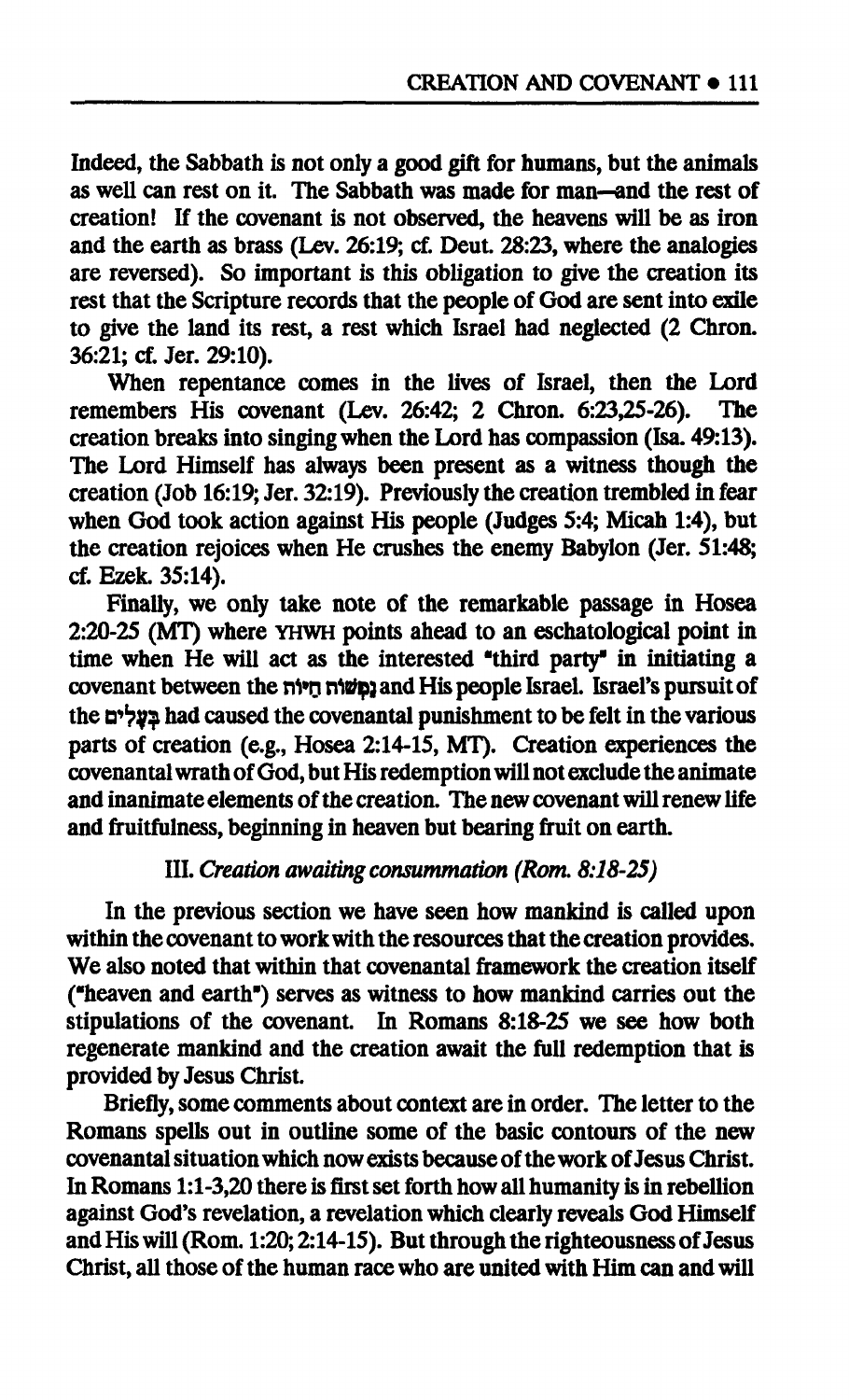**experience redemption (Rom. 3:21-11:36). The passage under consideration occurs in this section which describes the salvation that has been accomplished by Christ. But it should be noted that it follows Romans 7 in which Paul cries out to express his wretchedness in that he experiences his own personal struggle with knowing God's will and wanting to do it, while at the same time seeing a different law, one of sin and death, at work in his members (7:15,19,21,23). In other words, Paul gives voice to a groaning that believers have because they still live in unresurrected bodies. The revelation of Romans 7 is a fitting prelude to what is said in Romans 8:18-25, the passage under consideration.** 

**A very remarkable verse in Romans 8:18-25 is 8:21, "the creation itself also will be set free from its slavery to corruption into the freedom**  of the glory of the children of God." By means of the literary device of **personification (frequently used in biblical literature) the apostle Paul declares that the creation will be liberated into freedom, which is glory. This is precisely the same eschatological goal for those who have been predestined by God, since in Romans 8:30 Paul tells us that the end point of the "golden chain" of salvation is glorification. The eschatological goal for a non-corrupted creation is also glorification.** 

**That the biblical text here should so bring together the liberation of the creation as well as that of the children of God, should not surprise the reader/audience. The mutuality between the members of the covenant and the creation has been evident from the earliest moments of the history of redemption and the history of revelation. Mankind is made from the dust, he is called to work the soil until he returns to the dust (because of his sin), and the heavens and the earth "observe" his (dis)obedience in that working. Nevertheless, the creation itself is not the guilty party. Therefore, redemption includes the purging of the creation of all that which sin has spoiled. But until that moment of liberation through purgation arrives, the creation groans as it waits.** 

**The creation referred to in Romans 8:19 refers to the product of God's creative activity and not the act of creating (cf. Rom. 1:20). Verses 20-23 carefully delimit the reference so that creation here does not include the angels, Satan and the demons, unbelievers, or believers. "We are restricted, therefore, to non-rational creation, animate and inanimate."<sup>14</sup>**

**Although it was Adam who was responsible for the act of sinful rebellion which led to God's judgment, yet Romans 8:20 reveals that God's judgment included the element of hope when the world was placed under** 

**John Murray,** *The Epistle to the Romans, voll* **(Grand Rapids: Eerdmans, 1959), 302.**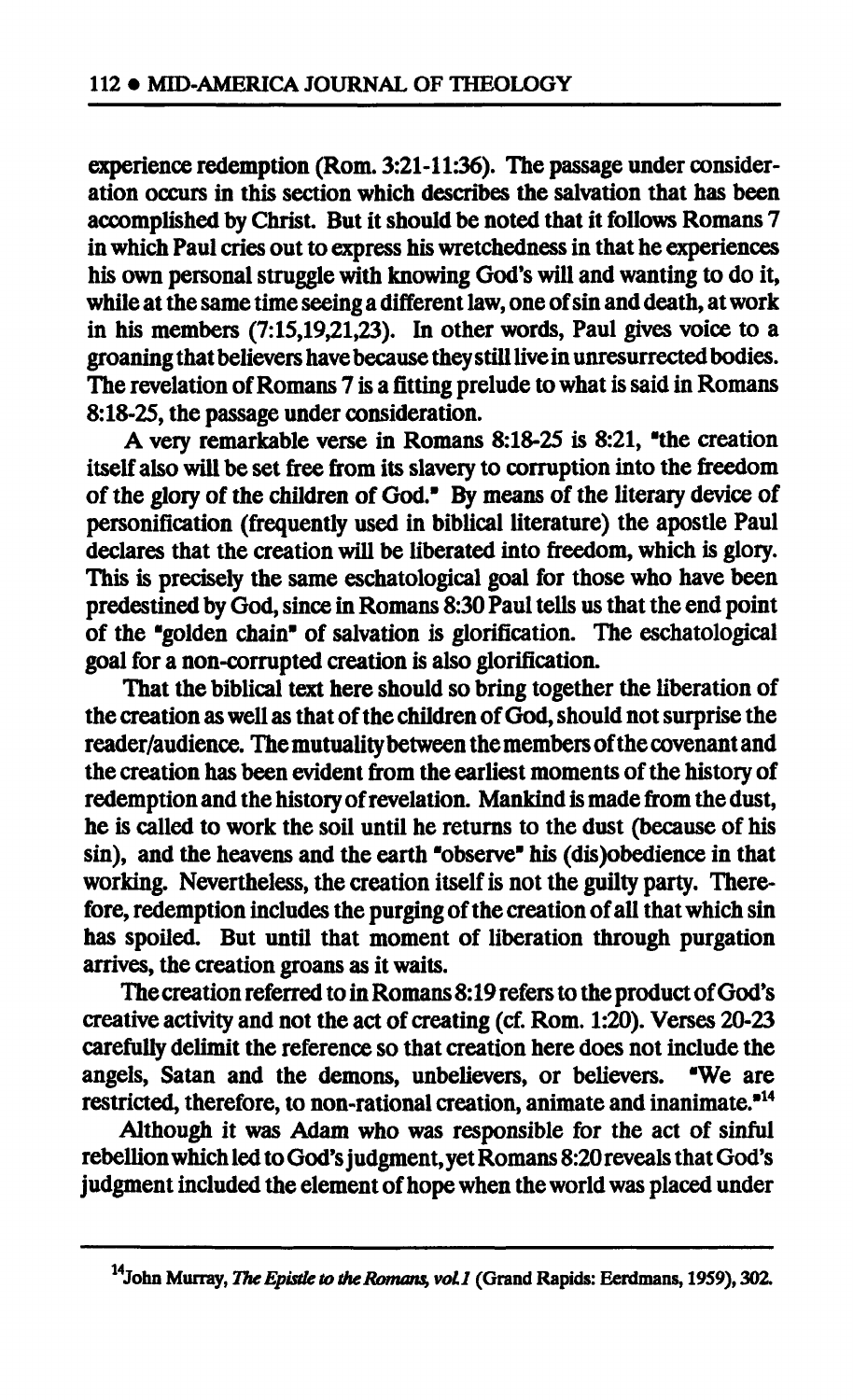**futility. God continued to keep the heavens and the earth under mankind for tilling and development, but sinfulness causes mankind's work always to fall short of God's intentions and His purpose of glory. Sin continues to foster corruption in all relationships of existence. Forde puts the matter thus:** 

**Creation wants nothing more than to be set free. The problem is in us... .We are always on the way somewhere else... .We seek the immortal, the eternal, the perfect paradise, the classless society, a world "safe for democracy," and what not. Creation is not able to support us in our impetuous quests.<sup>15</sup>**

**Thus we suspect the creation to be perverse, an enemy. Then some human beings are tempted to exploit it or abuse it. This is a futility which adds to creation's groaning.** 

**But creation now "knows" that its futility (witnessing sinfulness but being unable itself to correct it) is not a permanent situation. Creation in its groaning and suffering has hope, which allows all the cosmos to have this earnest expectation (Rom. 8:19, "anxious longing.. .waits eagerly"). Paul characterizes this expectation as the "pains of childbirth" (Rom. 8:22). Such is clearly not a death throttle, but rather it is a longing that issues forth or results in life itself. Creation's hope is thus not quenched by the sufferings of the present time.** 

**The fruition of creation's hope is never apart from the redemption of the sons of God (Rom. 8:23). They too groan within themselves as they await the redemption of their bodies (i.e., the resurrection at the end of this age). Murray notes that the "groaning of the children of God is introduced as something surprising" because they have the firstfruits of the Spirit (Rom. 8:23).<sup>16</sup> CC. Oke suggests that the word usually translated "firstfruits" (απαρχή) can be used as a technical term for the birth-certificate of a free person. 17 If his suggestion is correct, this would not be in contrast with the Spirit's presence in the lives of believers as άρραβών (2 Cor. 1:22; 5:5; Eph. 1:14). Oke argues that the context is dealing with the status or condition of believers (e.g., 8:16-17,19,21,23,29) where they are, among other things, designated children of God, joint-**

**G.O. Forde, "Expository Articles: Romans 8:18-27,"** *Interpretation,* **38/3 (July, 1984), 285.** 

**<sup>16</sup>Murray,** *Romans,* **306.** 

**<sup>17</sup>C.C. Oke, "A Suggestion with Regard to Romans 8:23,"** *Interpretation,* **11/4 (October, 1957), 455f.**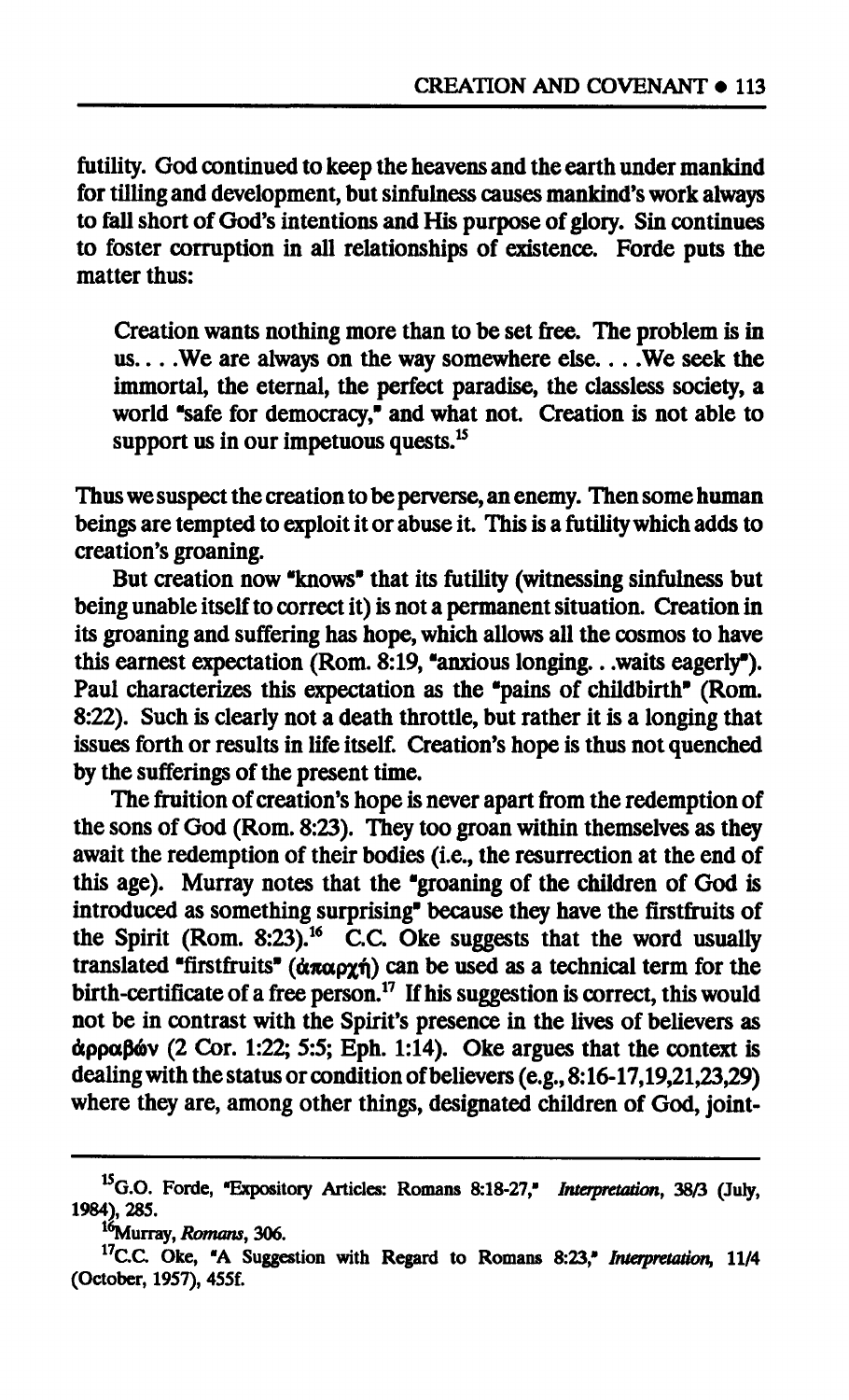**heirs with Christ, destined for freedom and full adoption as well as conformity to Christ's image. The Spirit witnesses to our spirit that we have spiritual freedom. Thus through the Spirit we have "the certificate that entitles us to be registered as the Sons of God," although "we are still awaiting our formal release from the bondage of the flesh and the law."<sup>18</sup> Murray adds that the "consummation of the redemptive process is waiting for the transformation by which the body of our humiliation will**  be conformed to the likeness of the body of Christ's glory (cf. Phil. 33:21) **and it is for that consummation that the sons of God wait."<sup>19</sup> Here once again the interrelatedness between redeemed humanity and the creation (the "seed" and the "soil"; cf. Gen. 1:26,28) is evident since both are waiting with eagerness and that waiting is in hope for something that is sure but, at present, unseen (cf. Rom. 8:24-25).** 

**We would be amiss in this article if we were not to note that the expectation of both God's children and God's creation is the redemptive result of the mediating work of God's Son, Jesus Christ. Romans 8:29 describes Him as the first-born among many brethren. As the second man and last Adam (1 Cor. 15:45f.) Christ has all things subject to Himself, thus fulfilling the dominion mandate of Genesis 1:28. For this reason Hebrews 2 can now read Psalm 8, at this stage in redemptive history, as receiving eschatological consummation in Christ. All is subject to Him with death being the last enemy to submit (1 Cor. 15:25-28). Since Christ is God Incarnate, the flesh He assumes from the Blessed Virgin Mary is also "dusty" in its origin. But in redemption such flesh is glorified, representative of the new creation (new heavens and new earth; cf. Isa. 65:17; 66:22; 2 Peter 3:13; Rev. 21:lff.).** 

# **IV.** *Concluding observations*

**What we have seen to this point in this look at covenant-creation themes in the Old Testament is that the mutual responsibilities of the covenant-creation may not be shifted or overlooked in any way. It is quite proper to speak of Old Testament covenant and witnesses in a formal sense with particular people. But we can explore this idea further, it seems to me. All "covenant activity** *is* **at the same time creation, and thus materially it falls among God's works of creation."<sup>20</sup> Thus there is a sense in which covenant does not begin with Moses, Abraham, Noah, or** 

**<sup>18</sup>Oke, "Romans 8:23," 455.** 

**<sup>19</sup>Murray,** *Romans,* **308.** 

<sup>&</sup>lt;sup>20</sup>Piet Schoonenberg, *Covenant and Creation* (London: Sheed and Ward, 1968), 143.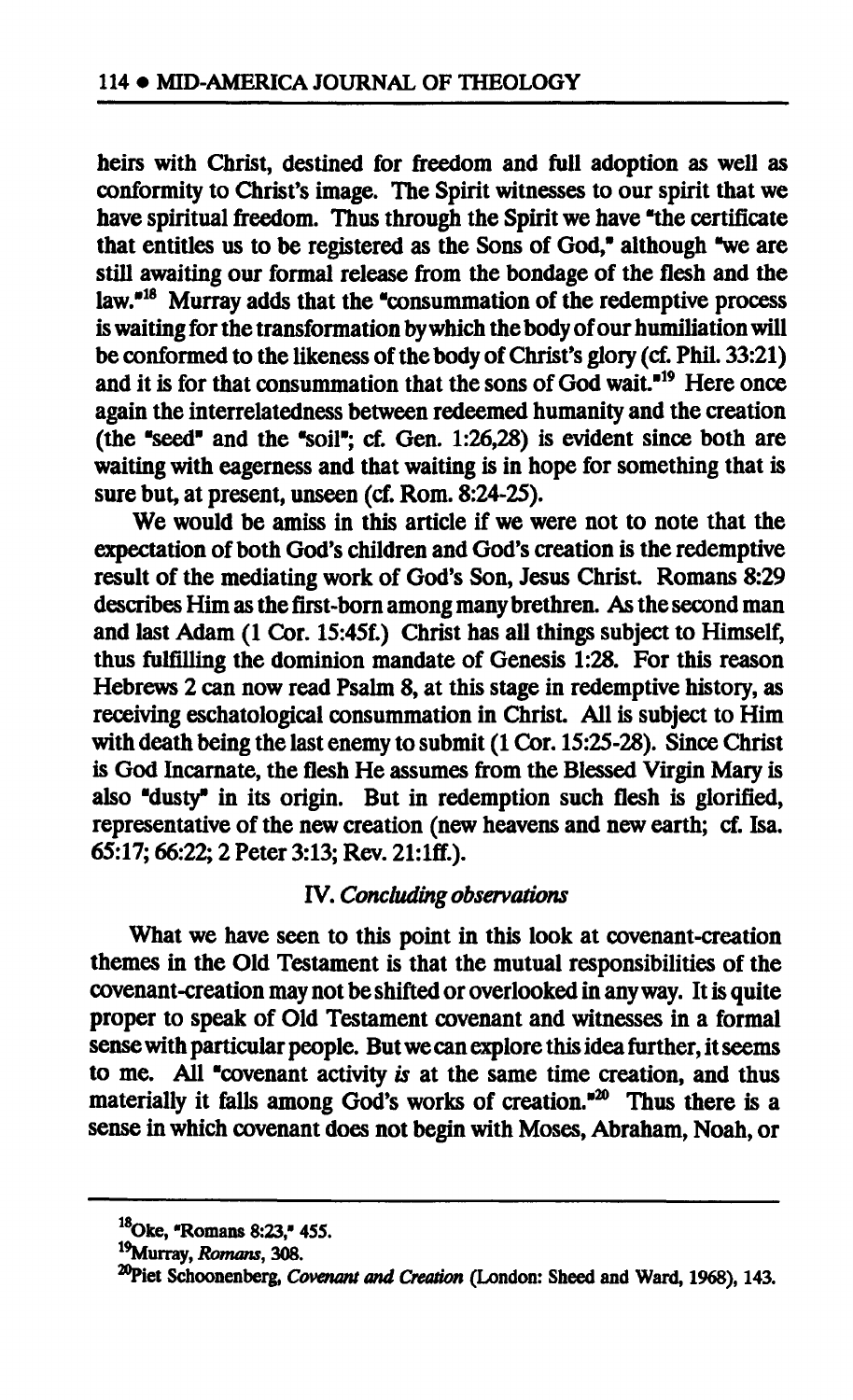**even with Adam. It begins at Genesis 1:1, as was noted earlier. "God's covenant activity includes his creation.. ."<sup>21</sup> God's creation is an integral unity which in its total structure depends upon YHWH the Creator. This creation in its totality points to this same Creator God. A foundation point, a πούστώ, is not found anywhere within the creation itself, but all created things are contingent upon the Word by which all things exist (cf. Psalm 33:6,9; John 1:3). The Word of God gives the creation its existence.** 

**The Word of God also calls upon humanity to keep the covenant. This is the purpose of our creation. Schoonenberg says that creation "proceeds entirely from him: His intention is also expressed without hindrance. He makes the creature in the whole of its purposiveness and utility. Orientation towards the covenant and exaltation is therefore**  intrinsic to the creature.<sup> $22$ </sup> In this way it can also be said that the **created world is a revelation of God. Humanity thus finds itself surrounded by the Word revelation of God in this world, and humanity is a part of that revelation. To this revelation mankind is called upon to respond.** 

**The relationship between creation and the covenant, we may now say, is a very close one. The connection between creation and covenant is also one of destination, of eschatological purpose. God creates** *for* **the covenant so that the image-bearers He shapes might have a personal relationship with Him.<sup>23</sup> Within that covenant we are to love God with our total self. This is no new commandment for man, nor is this something which is alien to man's originally created nature. Such a commandment is firmly rooted in creation, and the heavens and earth provide not only the arena for that love, they also witness as to how mankind (dis)obeys it. Schoonenberg says that the "covenant supposes the creation as foundation, as basis, as point of departure. . .but creation supposes the covenant as purpose."<sup>24</sup> Friend suggests that the world is**  symbolic in that it expresses God's own mind and that the world is also *instrumental*, the means by which He effects His purposes.<sup>25</sup>

**It is clear that because of the mutual relationship between God's creation and His covenant with mankind in Christ, the world cannot be seen as "nature," a morally-neutral object of human exploitation, nor yet as a living organism (e.g., "Mother Nature") that is the object of semi-**

**Schoonenberg,** *Covenant and Creation,* **141.** 

**Schoonenberg,** *Covenant and Creation,* **147.** 

**<sup>^</sup>Cf. Schoonenberg,** *Covenant and Creation,* **141.** 

**<sup>^</sup>Schoonenberg,** *Covenant and Creation,* **147.** 

**<sup>^</sup>Friend, "Nature," 40.**